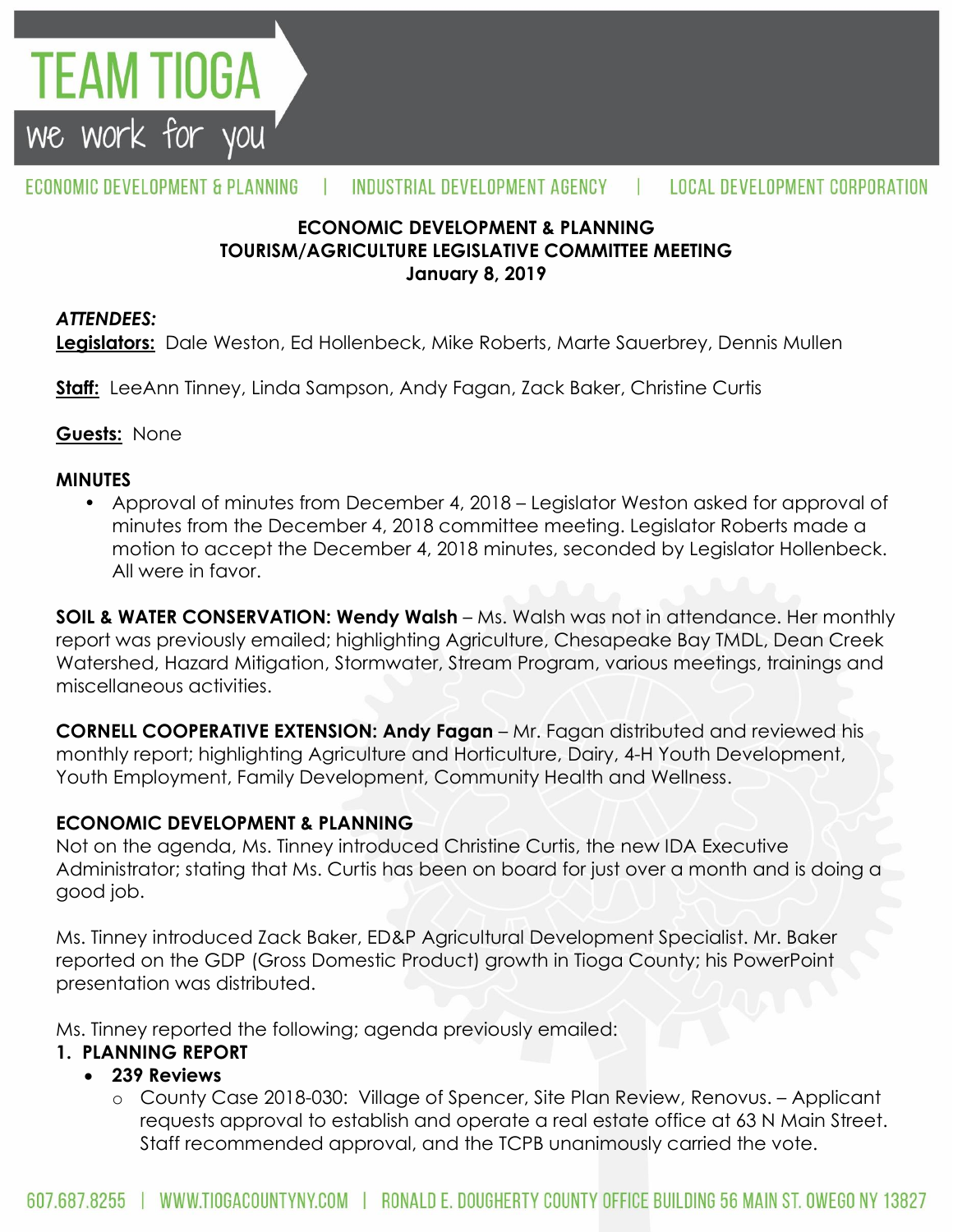- o County Case 2018-031: Village of Newark Valley, Site Plan Review, Talcott Applicant requests approval to establish a mixed-use business including a salon on the first floor and apartments on the second floor at 9 N Main Street. Staff recommended approval with the condition that Village official submit the proposal to NYS DOT Region 9's Site Plan Review Committee for their comment and to the Tioga County Public Health Department for their comments or requirements on reuse of the septic system, and the TCPB carried the vote.
- **Municipal Projects/Plans**: Ms. Jardine continues to assist with the following:
	- o Village of Spencer Researching other local foundations' funding cycles for baseball grandstand historic restoration.
	- o Village of Waverly Continue to work on the Comprehensive Plan with the Planning Board.
	- o Village of Owego Assisting with the \$10M DRI up-front grant planning process, specifically the Arts District project.
- **Other Activities:** Ms. Jardine is working on following:
	- o Hazard Mitigation Plan Update The 30-day comment period for the Draft Plan was announced and has expired. Outstanding items are now being addressed for inclusion in the final Draft before passing on to FEMA for review.
	- o Agricultural District Annual Inclusions The 30-day enrollment period of January 2 January 31 has been announced.
	- o Tourism Strategic Plan Draft Plan is ready for LDC presentation and adoption.
	- o Downloaded most recent Census Data sets (American Community Survey 2013 2017) for Tioga County and municipalities and posted on county website.
	- o Forming a Tioga County Complete Count Committee to conduct an awareness campaign for the April 1, 2020 decennial Census Day.

## **Resolutions** – None

- **2. ECONOMIC DEVELOPMENT REPORT** Ms. Tinney reported on the following; agenda previously emailed:
	- **Outreach**
		- o Historic Owego Marketplace Continue to work with Nelson Development regarding the public restroom situation; close to a resolution.
		- o Tioga State Bank Attended a joint meeting with Tioga Opportunities regarding "The Pit" property on North Ave.; an agreement is close for transferring the property to Tioga Opportunities for development.
		- o OHRY Met with Owego Harford Railway to discuss future plans.
		- o IDA Ms. Tinney is working closely with Ms. Curtis familiarizing her with IDA procedures.
		- o VEDA Attended monthly meeting.
		- o Crestwood (Central NY Oil & Gas) A joint meeting with Owego Apalachin Schools is coming up regarding the PILOT coming to an end in the near future.
		- o Tioga Downs Foundation Announcement Attended this event Friday, January 4th.
		- o White Knight Productions Met with Elin Barton to discuss creating a continuing log of the DRI; showing a history of before and after.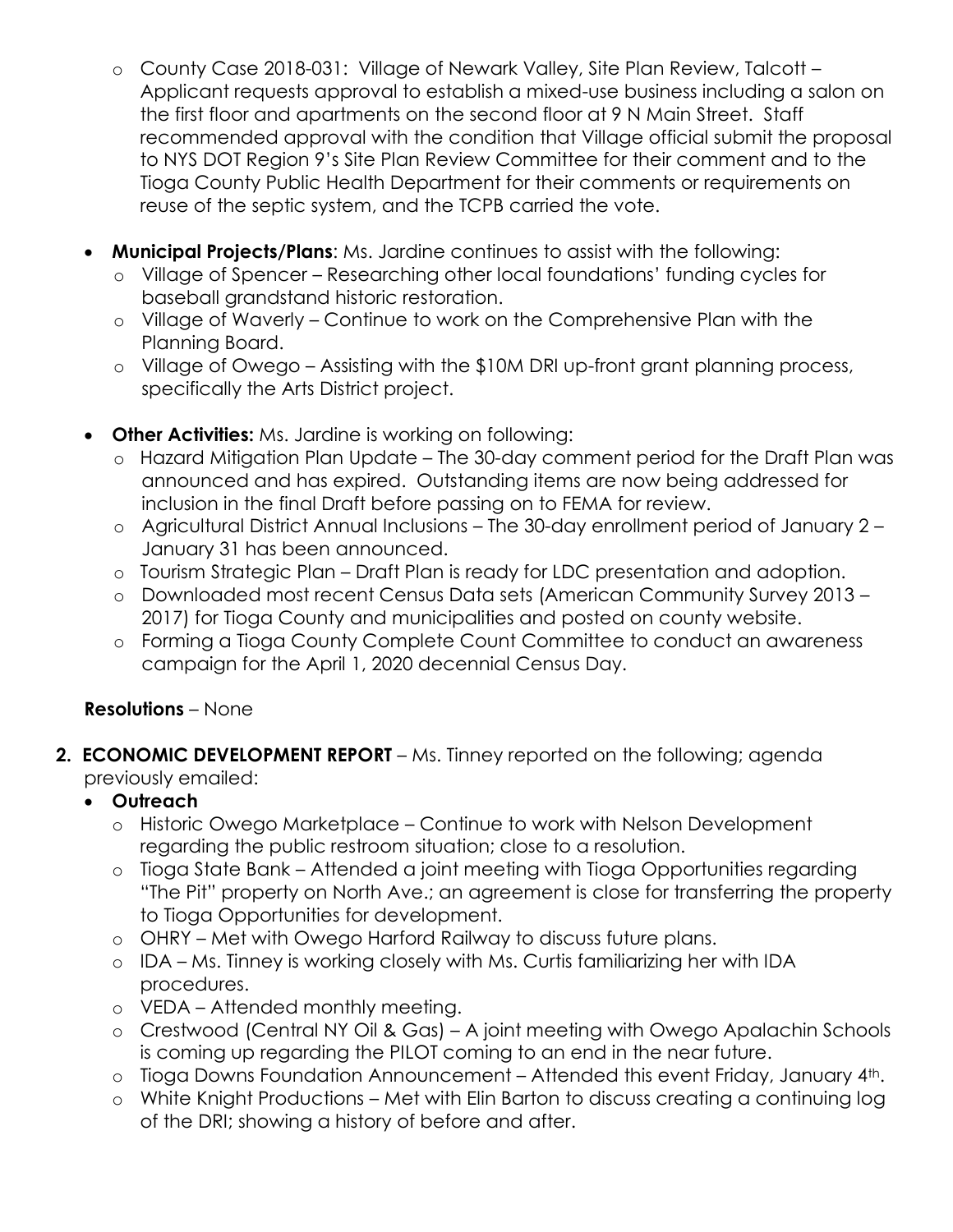Not on the agenda, Ms. Tinney mentioned that Engelbert Farms has purchased The Creamery in Village of Nichols and have installed a commercial kitchen on the property. They will be moving the farm store to that location and stated they have more plans for the property as well.

# **Project Updates**

- o Gateway Ribbon cutting event with State officials on December 6th and the following is complete:
	- $\triangleright$  All apartments have been rented.
	- All commercial space has been rented.
	- $\triangleright$  Tourism office move is completed.

After 90 days of the above items being completed, the fund closing portion of this project can be completed.

- o Parkview This project is nearing completion; it has to be completed by February.
- o Owego Gardens 2 This project is moving forward. Participated in a recent phone conference discussing an offer that will be made to the IDA at the February meeting for the purchase of the property, as well as a PILOT application being made.
- o Owego Gardens 1 Drainage issues continue. The IDA has reached out to Wendy Walsh, Soil and Water, to look at the creek bed that has been eroded; seeking advice on the best way to move forward to solve the issue.
- $\circ$  V&S Met with company reps and engineers on December 6<sup>th</sup> to discuss building plans; working on the following:
	- Land purchase between the Town, IDA, County and V&S.
	- $\triangleright$  Water and sewer district inclusion is moving forward.
	- $\triangleright$  CAP Funds This is money has been made available to us through Senator Akshar's office for the extension of water and sewer; however no one at the State level is aware of how to access these funds at this time.
- o Restore NY Projects
	- $\triangleright$  Village of Owego Upon resolving an issue slowing down the process, this project will begin to move forward.
	- $\triangleright$  Village of Waverly This project is close to moving forward.
- o Village of Owego DRI A lot going on with this project; the following meetings have been attended:
	- $\triangleright$  Local Planning Committee meetings December 5<sup>th</sup> and 9<sup>th</sup>.
	- ▶ Co-Chair Conferences December 5<sup>th</sup> and January 2<sup>nd</sup>.
	- $\triangleright$  TEAM Tioga meetings December 10<sup>th</sup> and 13<sup>th</sup>.
	- $\triangleright$  Work Group meetings December 5<sup>th</sup>, 11<sup>th</sup>, 20<sup>th</sup> and 21st; January 2<sup>nd</sup>, 3<sup>rd</sup> and 4<sup>th</sup>.
	- $\triangleright$  Village Trustees meeting December 11<sup>th</sup>.
- State Leads None